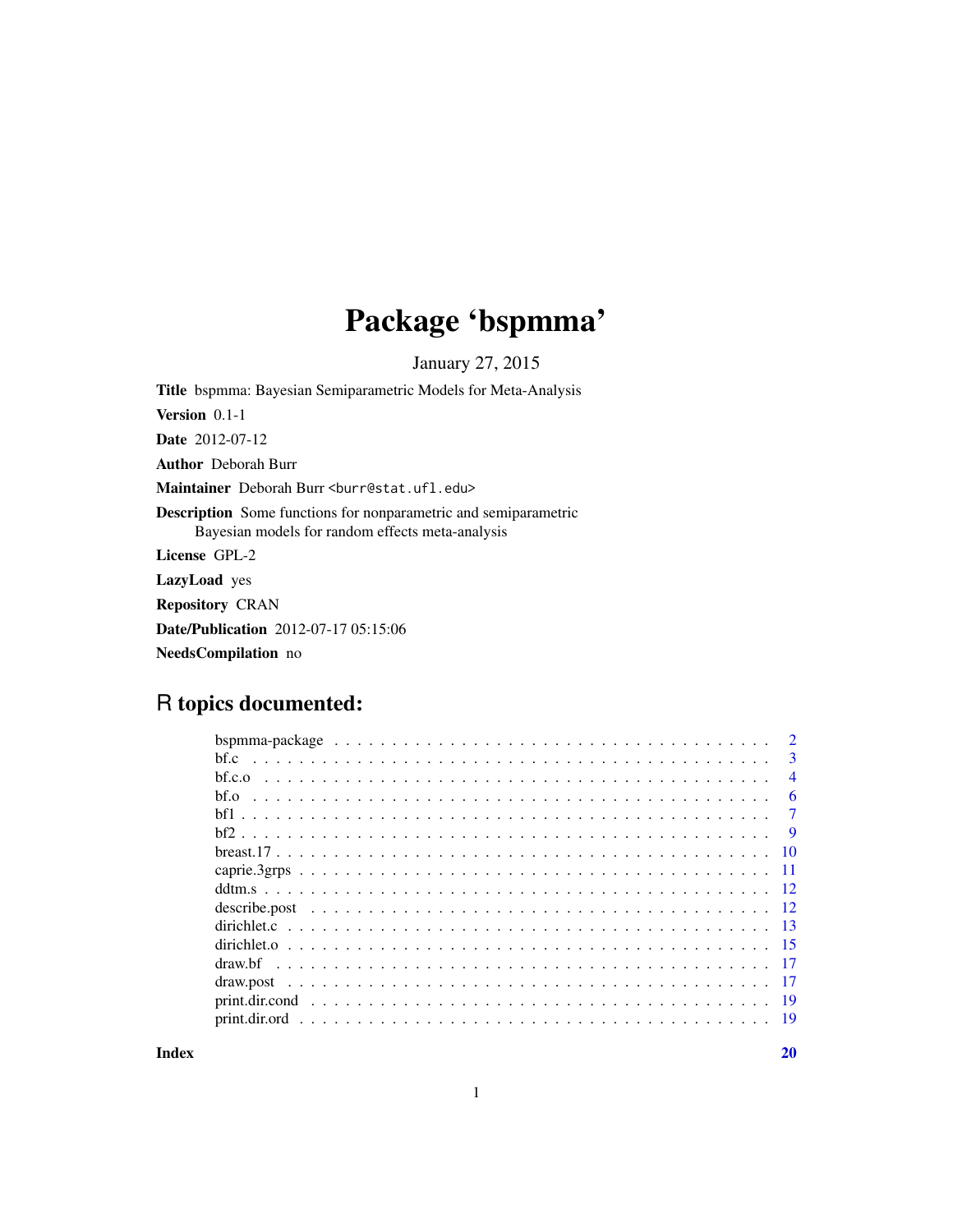<span id="page-1-0"></span>

#### Description

Two functions carry out Gibbs' sampler routines to estimate the posterior distributions from either a non-parametric Bayesian model for random effects meta-analysis, or from a semi-parametric model. A group of three functions are used to compute Bayes factors to compare the two models. Three sample datasets are included. There are routines for graphing the posteriors and computing summary statistics.

#### Details

| Package:  | bspmma                                   |
|-----------|------------------------------------------|
| Version:  | $0.1 - 1$                                |
| Date:     | 2012-07-12                               |
| License:  | $GPI - 2$                                |
| LazyLoad: | ves                                      |
| Built:    | R 2.9.2; ; 2012-07-13 19:04:37 UTC; unix |

| Compute Bayes Factors for Comparing Values of  |
|------------------------------------------------|
| the Dirichlet Precision Parameter in the       |
| Conditional Dirichlet Model                    |
| Compute Bayes Factors for Conditional vs.      |
| Ordinary Dirichlet Models                      |
| Compute Bayes Factors for Comparing Values of  |
| the Dirichlet Precision Parameter in the       |
| Ordinary Dirichlet Model                       |
| Generate Chains for Computation of Bayes       |
| Factors                                        |
| Compute Constants for Multi-Chain Algorithm to |
| Compute Bayes Factors                          |
| Aspirin and Breast Cancer: 17 studies          |
| bspmma: Bayesian Semiparametric Models for     |
| Meta-Analysis                                  |
| CAPRIE Study: Three Risk Groups                |
| Decontamination of the Digestive Tract         |
| Mortality, Short Dataset                       |
| Brief summary statistics of the posterior for  |
| convenient comparison of several models        |
| Mixture of Conditional Dirichlet Model         |
| Mixture of Ordinary Dirichlet Model            |
| Plot Function for Bayes Factors                |
|                                                |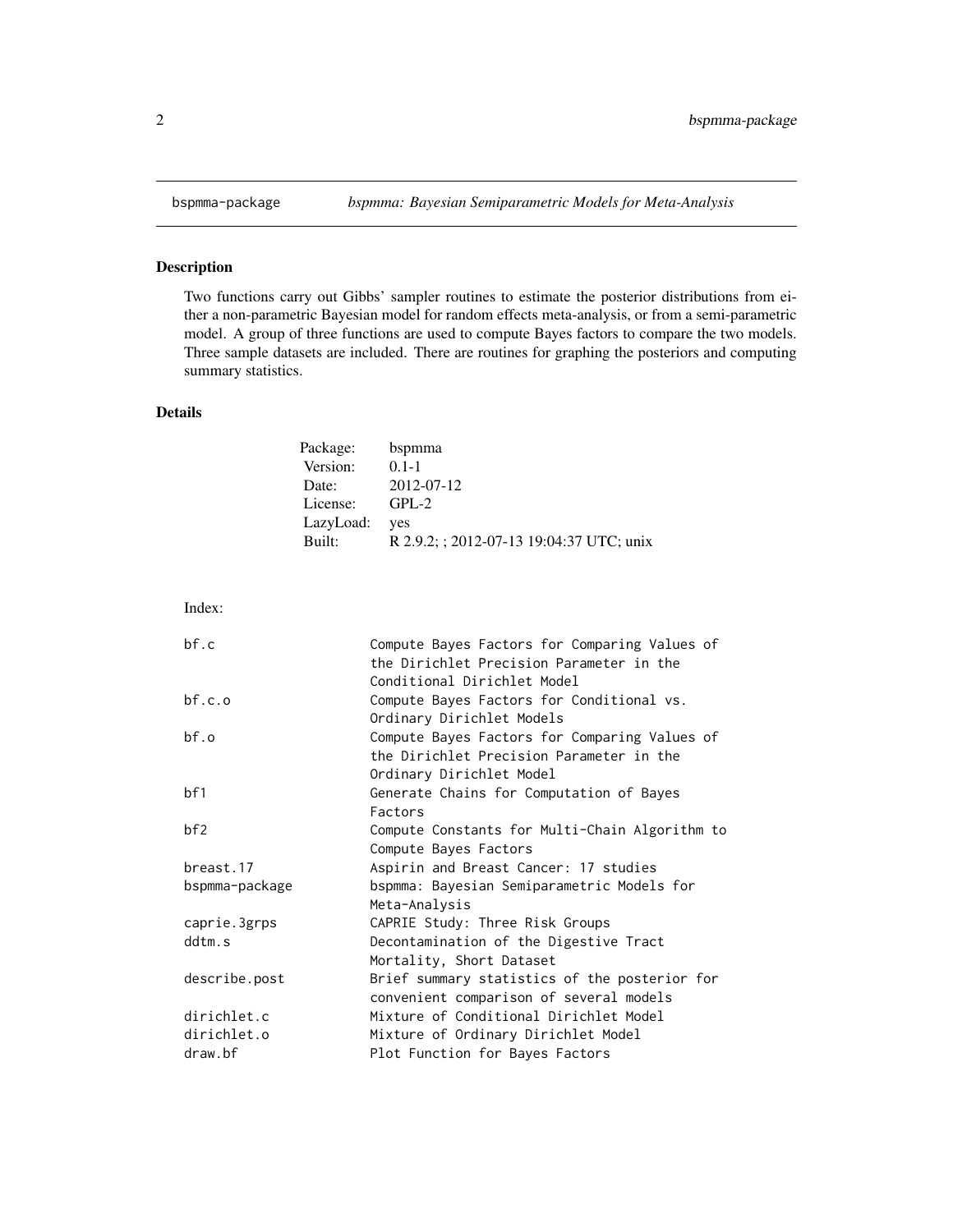<span id="page-2-0"></span>

| draw.post      | Overlapping Plots of Posterior Distributions  |
|----------------|-----------------------------------------------|
|                | for Several Models                            |
| print.dir.cond | printing method for objects of class dir.cond |
| print.dir.ord  | printing method for objects of class dir.ord  |

The main functions are explained in Burr (2012), and are illustrated on the datasets breast.17 and ddtm.s. The function dirichlet.c carries out the Markov chain Monte Carlo (MCMC) algorithm to simulate data from the posterior distribution under the conditional Dirichlet model described in Burr and Doss (2005). The computation of Bayes factors is carried out in functions bf1, bf2, bf.c, bf.o, and bf.c.o, which implement a multi-chain algorithm described in Doss (2012).

#### Author(s)

Deborah Burr

Maintainer: Deborah Burr <br/> <br/> <br/> <br/> <br/> <br/> <br/> <br/> <br/> <br/> <br/> <br/> <br/> <br/> <br/> <br/> <br/> <br/> <br/> <br/> <br/> <br/> <br/> <br/> <br/> <br/> <br/> <br/> <br/> <br/> <br/> <br/> <br/>

#### References

Burr, Deborah (2012). "bspmma: An R package for Bayesian semi-parametric models for metaanalysis." *Journal of Statistical Software* 50(4), 1–23. <http://www.jstatsoft.org/v50/i04/.>

Doss, Hani (2012). "Hyperparameter and model selection for nonparametric Bayes problems via Radon-Nikodym derivatives." *Statistica Sinica* 22, 1–26.

bf.c *Compute Bayes Factors for Comparing Values of the Dirichlet Precision Parameter in the Conditional Dirichlet Model*

#### Description

This function carries out the final step in computing Bayes factors for comparing a sequence of values of the Dirichlet precision parameter  $M$  for the conditional Dirichlet mixing model.

#### Usage

bf.c(df=-99, from=.4, incr=.1, to, cc, mat.list)

#### Arguments

| df            | degrees of freedom for the t distribution in the model; $df = -99$ corresponds to<br>a normal distribution.              |
|---------------|--------------------------------------------------------------------------------------------------------------------------|
| from          | is the starting value for the sequence of values of the precision parameter $M$ at<br>which to compute the Bayes factor. |
| incr          | is the amount by which to increment the values of $M$ .                                                                  |
| to            | is the ending value for the sequence of values of $M$ .                                                                  |
| <sub>CC</sub> | is the vector of nine constants computed by b <sup>f</sup> 1 and b <sup>f</sup> 2.                                       |
| mat.list      | list of nine matrices of MCMC output produced by bf1 for the final computation<br>of the Bayes factors.                  |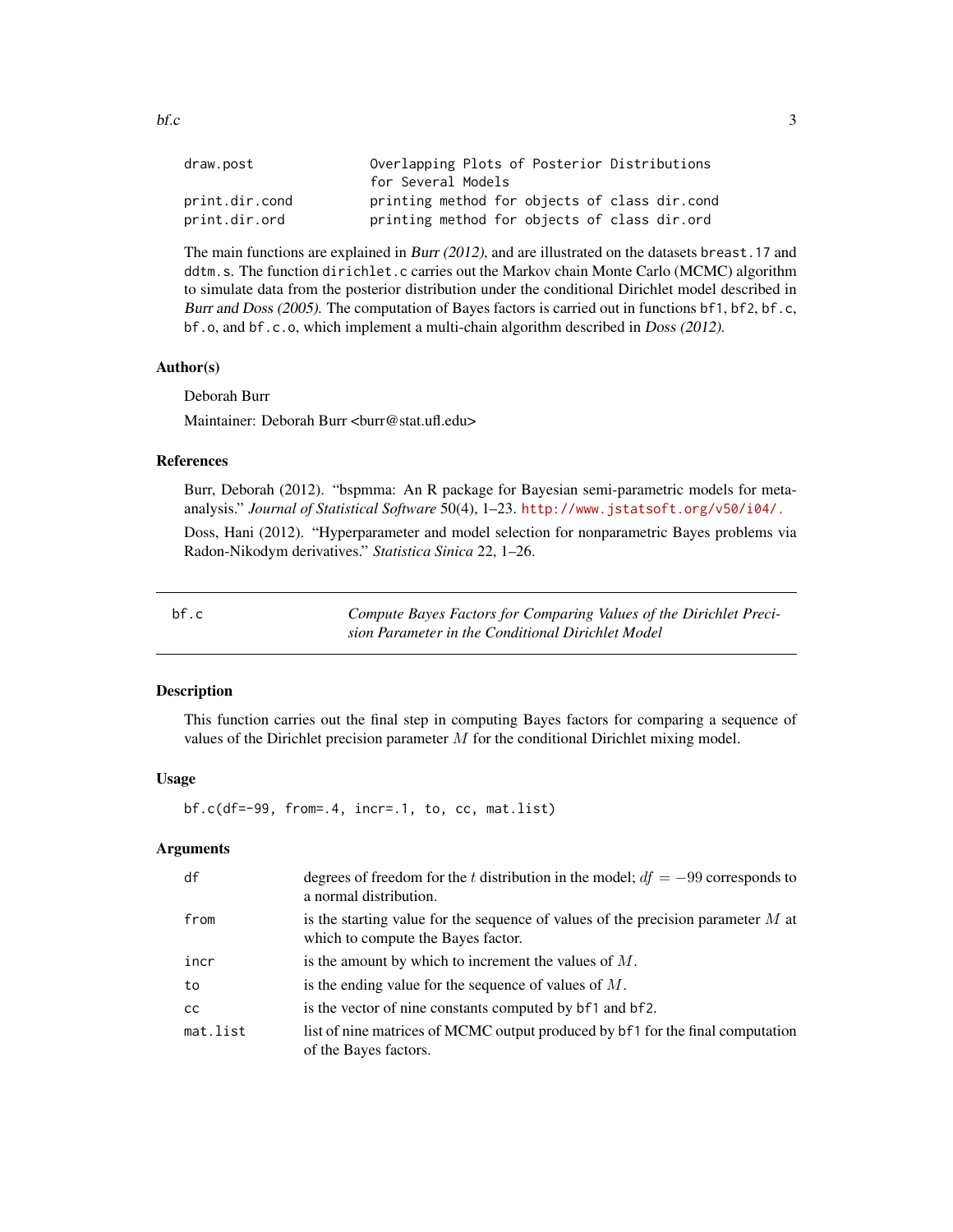#### <span id="page-3-0"></span>Details

This function carries out the fourth and final step in the computation of Bayes factors for the selection of  $M$  in the conditional Dirichlet mixing model. In the current version of the package, the Bayes factors for M are computed relative to the model with  $M = 4$ . The sequence of steps implements a multiple-chain version of Equation (2.6) of Burr (2012); the details of the multiplechain algorithm are given in Doss (2012). Previous steps are two calls to bf1 and a call to bf2, as illustrated in the Examples section and in Burr (2012).

#### Value

A list with three named components, Mnew, y, and yinfinity, needed to produce the plot of Bayes factors via the function draw.bf. The vector Mnew is the sequence of (finite) values of  $M$ . The vector y is the estimates of the Bayes factors corresponding to the finite values of Mnew, and the object yinfinity is the value of the Bayes factor for  $M$  at infinity, that is, for the parametric model.

#### References

Burr, Deborah (2012). "bspmma: An R package for Bayesian semiparametric models for metaanalysis." *Journal of Statistical Software* 50(4), 1–23. <http://www.jstatsoft.org/v50/i04/.>

Doss, Hani (2012). "Hyperparameter and model selection for nonparametric Bayes problems via Radon-Nikodym derivatives." *Statistica Sinica* 22, 1–26.

#### Examples

```
## Not run:
## CPU times are from runs of the R command system.time() on an
## Intel $2.8$ GHz Q$9550$ running Linux.
## Preliminary steps
data(breast.17) # the breast cancer dataset
breast.data <- as.matrix(breast.17) # put data in matrix object
chain1.list <- bf1(breast.data) # 40.5 secs
cc < - b f2(chain1.list) # 1.6 secs
## Next get a second set of 9 chains, with a different seed
chain2.list <- bf1(breast.data,seed=2) # 40.4 secs
## Compute and plot the Bayes factors
breast.bfc <- bf.c(to=20, cc=cc, mat.list=chain2.list)
draw.bf(breast.bfc)
## End(Not run)
```
bf.c.o *Compute Bayes Factors for Conditional vs. Ordinary Dirichlet Models*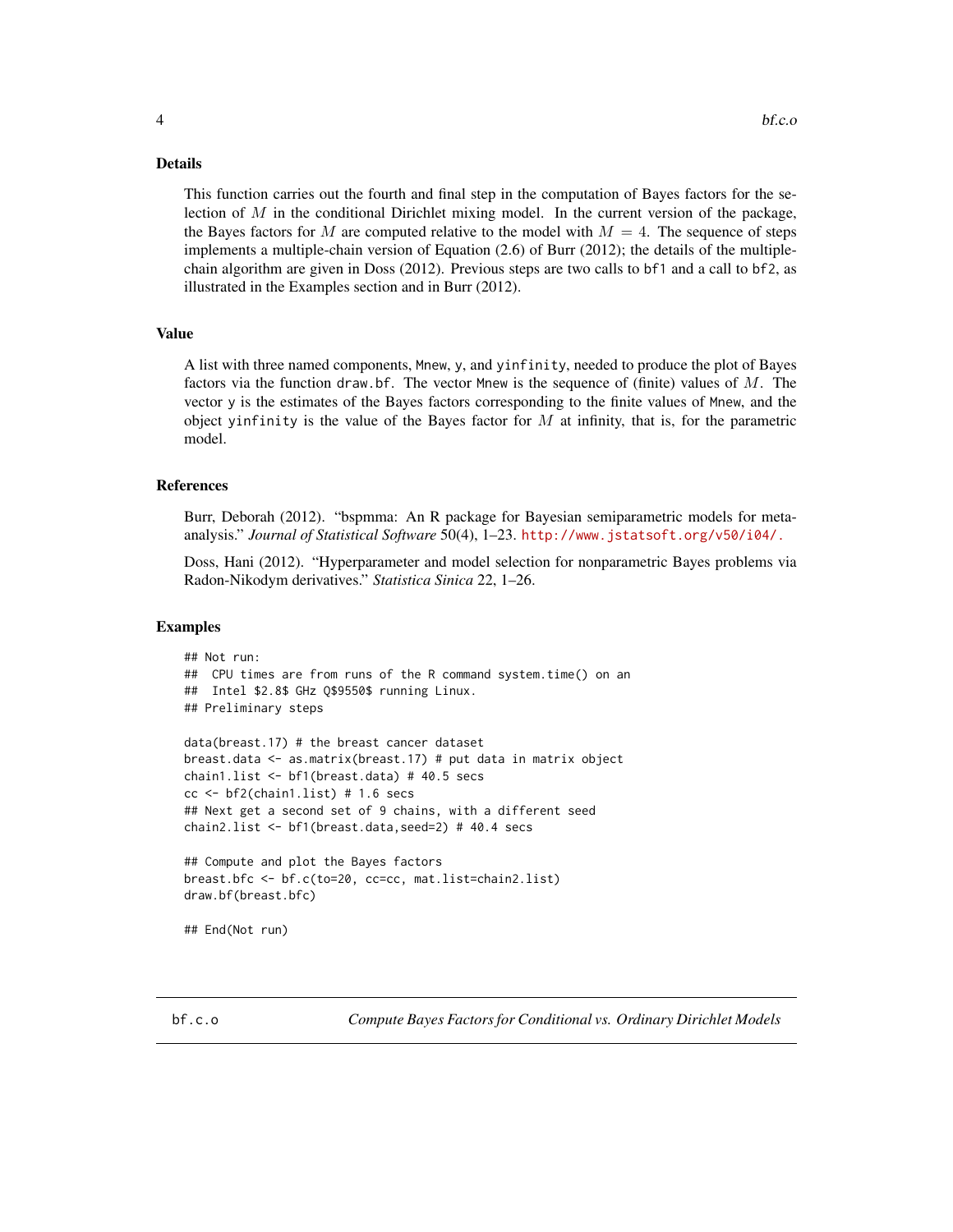#### $\mathbf{b}$ f.c.o 5

#### Description

This function carries out the final step in computing Bayes factors for comparing conditional and ordinary Dirichlet mixing models, for a sequence of Dirichlet precision parameters M.

#### Usage

bf.c.o(df=-99, from=.4, incr=.1, to, cc, mat.list)

#### Arguments

| df        | degrees of freedom for the t distribution in the model; $df = -99$ corresponds to<br>a normal distribution.              |
|-----------|--------------------------------------------------------------------------------------------------------------------------|
| <b>CC</b> | is the vector of nine constants computed by b <sup>f</sup> 1 and b <sup>f</sup> 2.                                       |
| from      | is the starting value for the sequence of values of the precision parameter $M$ at<br>which to compute the Bayes factor. |
| to        | is the ending value for the sequence of values of $M$ .                                                                  |
| incr      | is the amount by which to increment the values of $M$ .                                                                  |
| mat.list  | list of nine matrices of MCMC output produced by bf1 for the final computation<br>of the Bayes factors.                  |

#### Details

This function carries out the fourth and final step in the computation of Bayes factors for the conditional vs. ordinary Dirichlet mixing models. It implements a multiple-chain version of Equation (2.7) of Burr (2012); the details of the multiple-chain algorithm are given in Doss (2012). Previous steps are two calls to bf1 and a call to bf2, as illustrated in the Examples section and in Burr (2012).

#### Value

A list with two named components, Mnew and y. The vector Mnew is the sequence of (finite) values of M. The vector y is the estimates of the Bayes factors corresponding to Mnew.

#### References

Burr, Deborah (2012). "bspmma: An R package for Bayesian semiparametric models for metaanalysis." *Journal of Statistical Software* 50(4), 1–23. <http://www.jstatsoft.org/v50/i04/>.

Doss, Hani (2012). "Hyperparameter and model selection for nonparametric Bayes problems via Radon-Nikodym derivatives." *Statistica Sinica*22, 1–26.

#### Examples

```
## Not run:
## CPU times are from runs of the R command system.time() on an
## Intel $2.8$ GHz Q$9550$ running Linux.
## Preliminary steps
data(breast.17) # the breast cancer dataset
```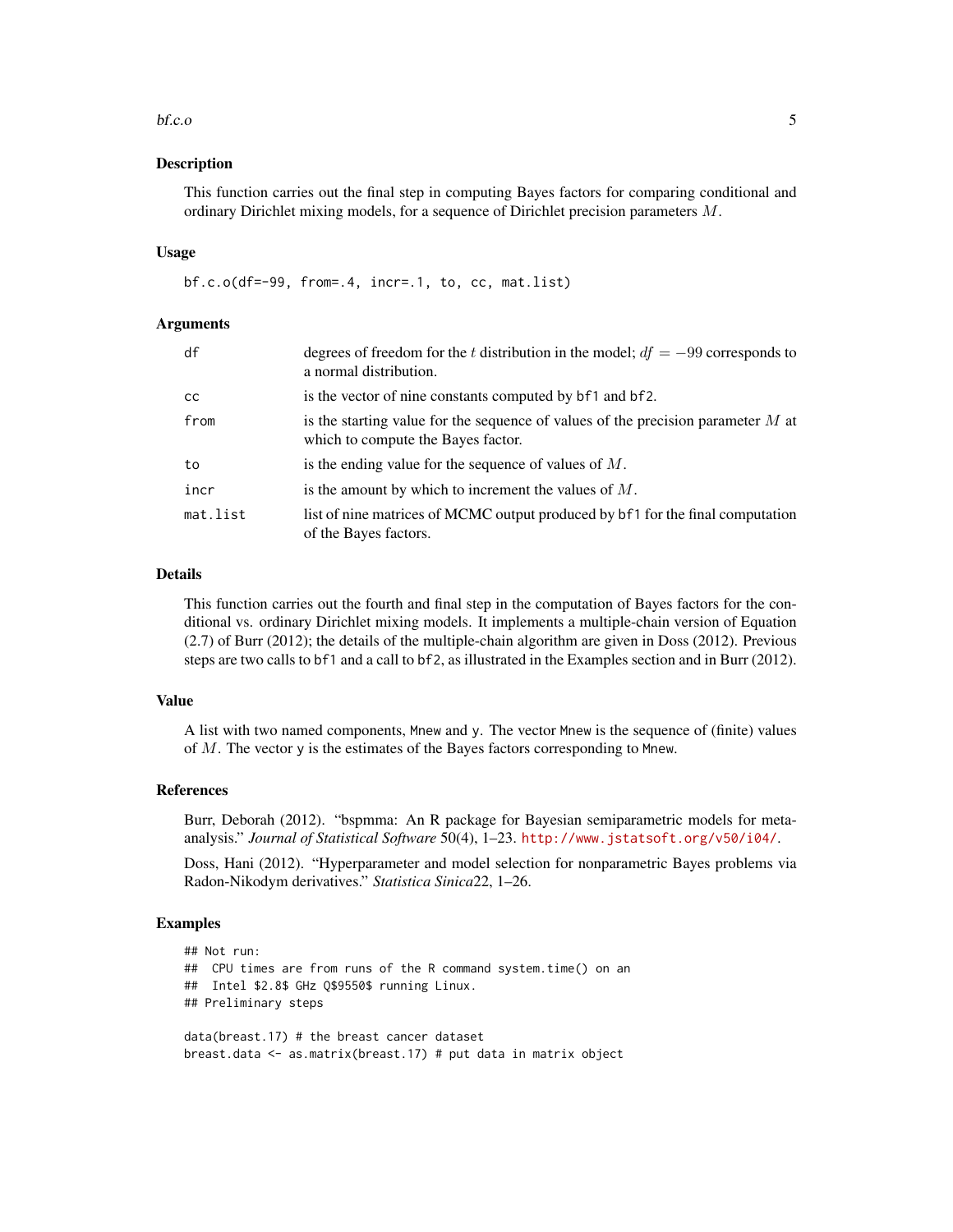```
chain1.list <- bf1(breast.data) # 40.5 secs
cc < - b f2(chain1.list) # 1.6 secs
## Next get a second set of 9 chains, with a different seed
chain2.list <- bf1(breast.data,seed=2) # 40.4 secs
## OR load the chains and constants saved earlier
load("breast-rdat-2lists-1000")
load("breast-rdat-2lists-1000")
## Compute and plot the Bayes factors
breast.bfco <- bf.c.o(to=20, cc=cc, mat.list=chain2.list) # 107 secs
draw.bf(breast.bfco)
## End(Not run)
```
bf.o *Compute Bayes Factors for Comparing Values of the Dirichlet Precision Parameter in the Ordinary Dirichlet Model*

#### Description

This function carries out the final step in computing Bayes factors for comparing a sequence of values of the Dirichlet precision parameter  $M$  for the ordinary Dirichlet mixing model.

#### Usage

bf.o(df=-99, from=.4, incr=.1, to, cc, mat.list)

#### Arguments

| df            | degrees of freedom for the t distribution in the model; $df = -99$ corresponds to<br>a normal distribution.              |
|---------------|--------------------------------------------------------------------------------------------------------------------------|
| from          | is the starting value for the sequence of values of the precision parameter $M$ at<br>which to compute the Bayes factor. |
| incr          | is the amount by which to increment the values of $M$ .                                                                  |
| to            | is the ending value for the sequence of values of $M$ .                                                                  |
| <sub>cc</sub> | is the vector of nine constants computed by bf1 and bf2 prior to this step in the<br>algorithm.                          |
| mat.list      | list of nine matrices of MCMC output produced by bf1 for the final computation<br>of the Bayes factors.                  |

#### Details

This function carries out the fourth and final step in the computation of Bayes factors for the selection of  $M$  in the ordinary Dirichlet mixing model. In the current version of the package, the Bayes factors for M are computed relative to the model with  $M = 4$ . The sequence of steps implements a multiple-chain version of Equation (2.7) of Burr (2012); the details of the multiple-chain algorithm are given in Doss (2012). Previous steps are calls to bf1, bf2, and bf1 again, in that order, as illustrated in the Examples section and in Burr (2012).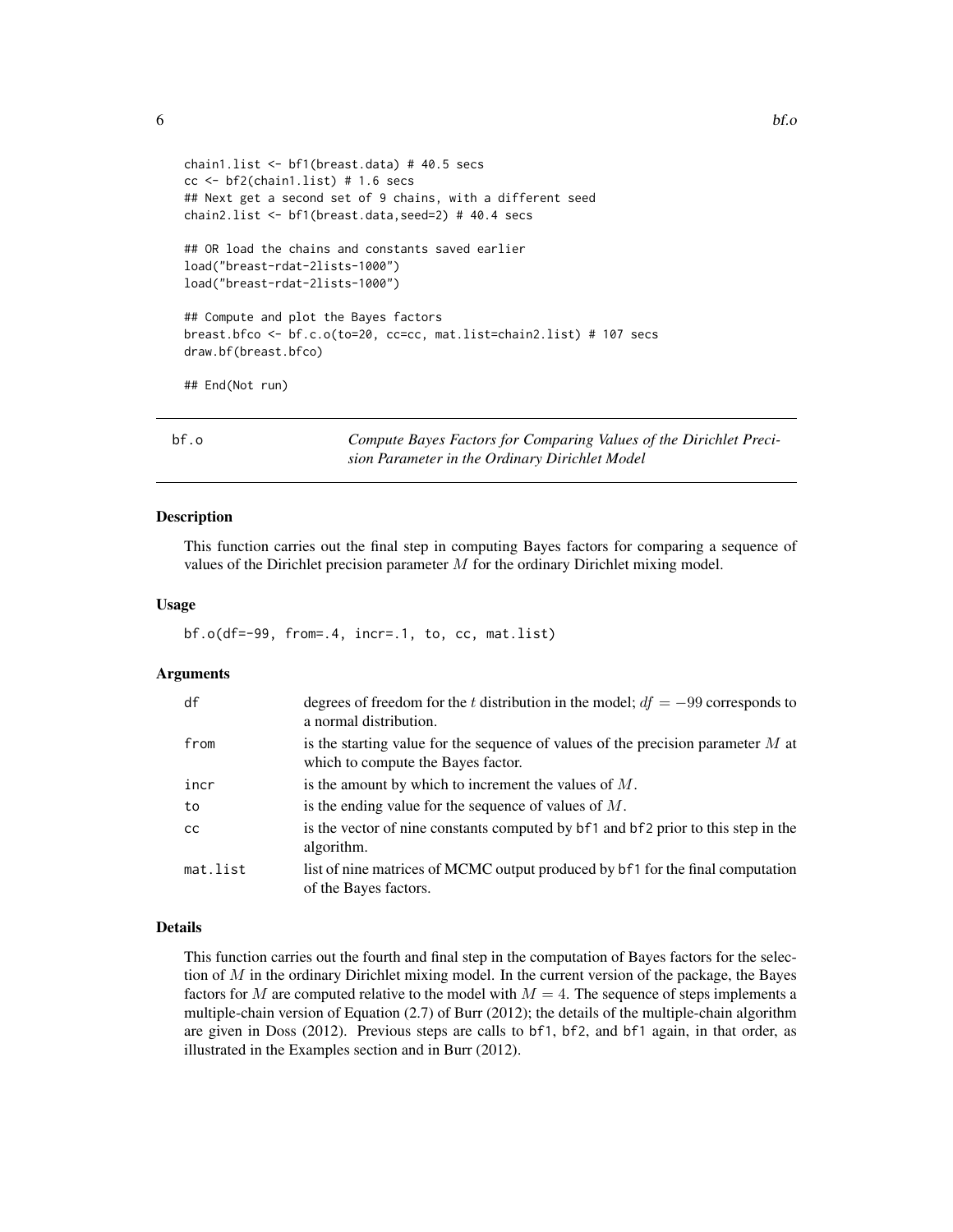#### <span id="page-6-0"></span>Value

A list with three named components, Mnew, y, and yinfinity, needed to produce the plot of Bayes factors via the function draw.bf. The vector Mnew is the sequence of (finite) values of M. The vector y is the estimates of the Bayes factors corresponding to the finite values of Mnew, and the object yinfinity is the value of the Bayes factor for  $M$  at infinity, that is, for the parametric model.

#### References

Burr, Deborah (2012). "bspmma: An R package for Bayesian semi-parametric models for metaanalysis." *Journal of Statistical Software* 50(4), 1–23. <http://www.jstatsoft.org/v50/i04/.>

Doss, Hani (2012). "Hyperparameter and model selection for nonparametric Bayes problems via Radon-Nikodym derivatives." *Statistica Sinica* 22, 1–26.

#### Examples

```
## Not run:
## CPU times are from runs of the R command system.time() on an
## Intel $2.8$ GHz Q$9550$ running Linux.
## Preliminary steps
data(breast.17) # the breast cancer dataset
breast.data <- as.matrix(breast.17) # put data in matrix object
chain1.list <- bf1(breast.data) # 40.5 secs
cc < - b f2(chain1.list) # 1.6 secs
## Next get a second set of 9 chains, with a different seed
chain2.list <- bf1(breast.data,seed=2) # 40.4 secs
## Compute and plot the Bayes factors
breast.bfo <- bf.o(to=20, cc=cc, mat.list=chain2.list) #51 secs
draw.bf(breast.bfo)
```
## End(Not run)

bf1 *Generate Chains for Computation of Bayes Factors*

#### Description

Generate nine matrices of MCMC output under the ordinary Dirichlet model, for nine fixed values of the precision parameter  $M$ . This MCMC output is needed for computing Bayes factors.

#### Usage

```
bf1(data,seed=1,ncycles=2000,d=c(.1,.1,0,1000),K=10,burnin=1000)
```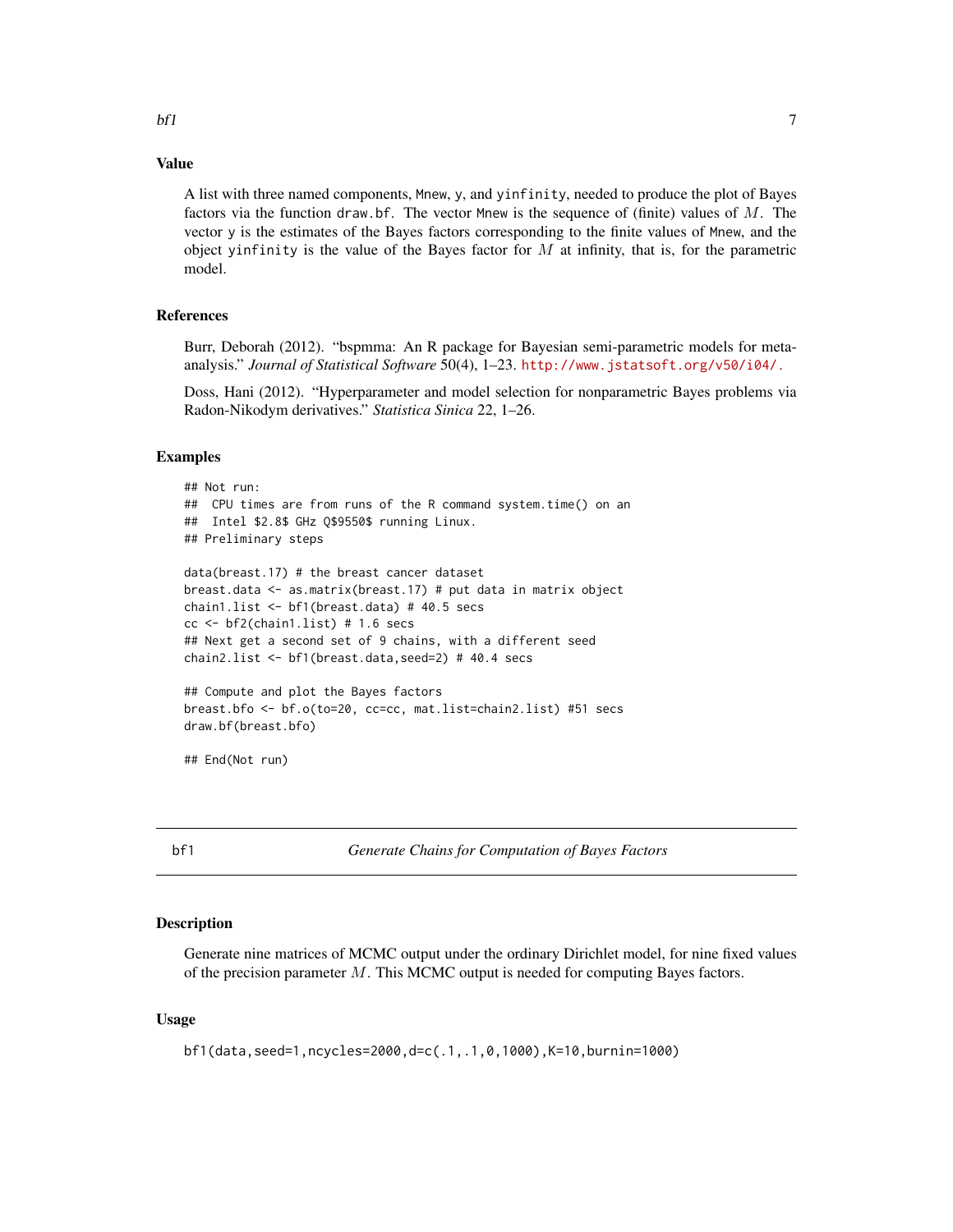| data    | is a two-column matrix with a row for each study in the meta-analysis. The first<br>column is the log of estimate of relative risk, often a log(odds ratio). The second<br>column is the true or estimated standard error of the log(odds ratio). |
|---------|---------------------------------------------------------------------------------------------------------------------------------------------------------------------------------------------------------------------------------------------------|
| seed    | is the value of the seed for starting the random number generator, which will be<br>used before each of the nine calls to the function dirichlet.o.                                                                                               |
| ncycles | is the number of cycles of the Markov chain.                                                                                                                                                                                                      |
| d       | is a vector of length four with the values of the hyperparameters, in order, the<br>location and scale of the Gamma inverse prior, mean and variance multiplier for<br>the normal prior on $\mu$ .                                                |
| К       | is the number of summands to include when one uses Sethuraman's (1994) rep-<br>resentation for getting the parameter $\eta = \text{mean}(F)$ . If you do not intend to use<br>this parameter, then take K small, say $K = 10$ .                   |
| burnin  | is the number of Markov chain cycles to drop.                                                                                                                                                                                                     |

#### Details

Doss (2012) describes a method for estimating Bayes factors for many  $M$  values in a Dirichlet mixing model; the method requires judicious selection of multiple hyperparameter points at which to estimate the posterior distribution by MCMC under the ordinary Dirichlet model. The function bf1 is used for estimating Bayes factors for conditional vs.\ ordinary Dirichlet models, and for comparing values of  $M$  in the conditional model or in the ordinary model, for a range of the precision parameter M which cover the range of values of interest in most practical problems. The function bf1 generates the MCMC output for a hard-wired selection of hyperparameters which work well to give low-variance estimates of Bayes factors of interest in practice. Chains are generated for nine values of the Dirichlet precision parameter  $M: .25, .5, 1, 2, 4, 8, 16, 32,$  and 64. The rest of the Dirichlet model is specified by the parameters of the normal/inverse Gamma prior, which by default are  $\bar{d} = (.1, .1, 0, 1000)$ .

#### Value

List with nine matrix components. Each matrix has  $nr$  rows and  $nc$  columns, where  $nr$  = ncycles  $-$  burnin,  $nc =$  (number of studies)  $+4$  for the row label, the individual study parameter values, and the three overall parameters,  $\mu$ ,  $\tau$ , and  $\eta$ .

#### References

Doss, Hani (2012). "Hyperparameter and model selection for nonparametric Bayes problems via Radon-Nikodym derivatives." *Statistica Sinica*, 22, 1–26.

Sethuraman, J. (1994). "A constructive definition of Dirichlet priors." *Statistica Sinica 4*, 639–650.

#### Examples

## Not run: ## Set up the data. data(breast.17) # the breast cancer dataset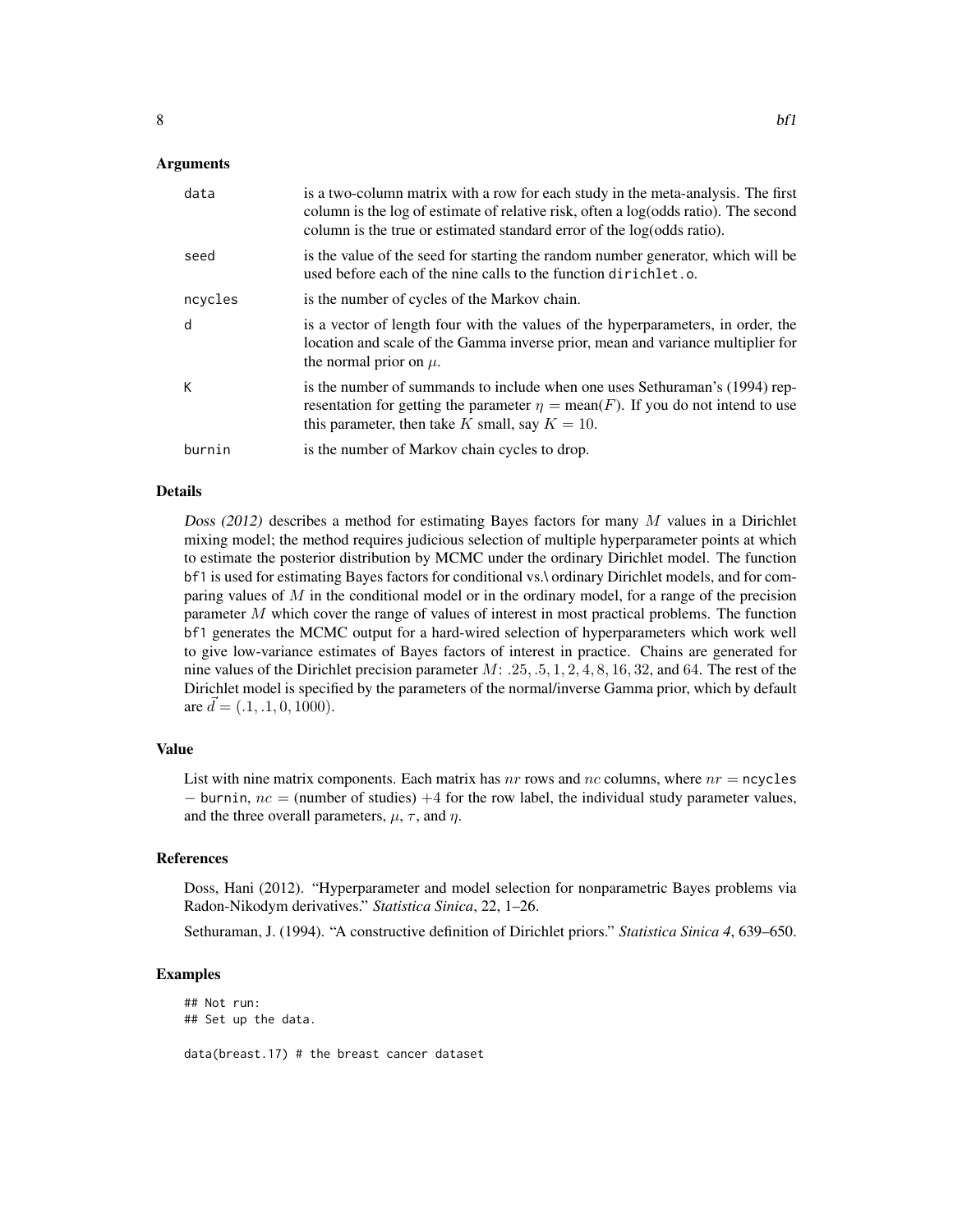<span id="page-8-0"></span>breast.data <- as.matrix(breast.17) # put data in matrix object

```
## Default values ncycles=2000, burnin=1000, seed=1
## CPU time is given from a run of the R command system.time() on an
## Intel $2.8$ GHz Q$9550$ running Linux
chain1.list <- bf1(breast.data) # 40.5 secs
## Next get a second set of 9 chains, with a different seed
chain2.list <- bf2(breast.data, seed=2) # 40.4 secs
## Perhaps save for another time.
save(chain1.list,chain2.list,file="breast-rdat-2lists-1000",compress=TRUE)
```
## later session load("breast-rdat-2lists-1000")

## End(Not run)

bf2 *Compute Constants for Multi-Chain Algorithm to Compute Bayes Factors*

#### Description

This function computes nine constants needed in the multi-chain algorithm for Bayes factors comparing conditional and ordinary Dirichlet mixing models, and for Bayes factors comparing Dirichlet precision parameter  $(M)$  values for the conditional model, or for the ordinary model.

#### Usage

bf2(chain.list)

#### Arguments

chain.list is a list of nine matrices of MCMC output produced by function bf1

#### Details

This function computes the constants needed for the denominator of the left-side of Eqn. (2.5) of Doss (2012). This is the step in which Radon-Nikodym derivatives are evaluated for each line of MCMC output and then averaged to estimate the constants. The actual algorithm is a little more complicated than that to make use of output from multiple chains. Nine constants are computed in this way.

#### Value

A vector of nine constants which is needed in the next step of the computation of the Bayes factors. Burr (2012) gives detailed explanations of the algorithm and illustrates the steps in the algorithm.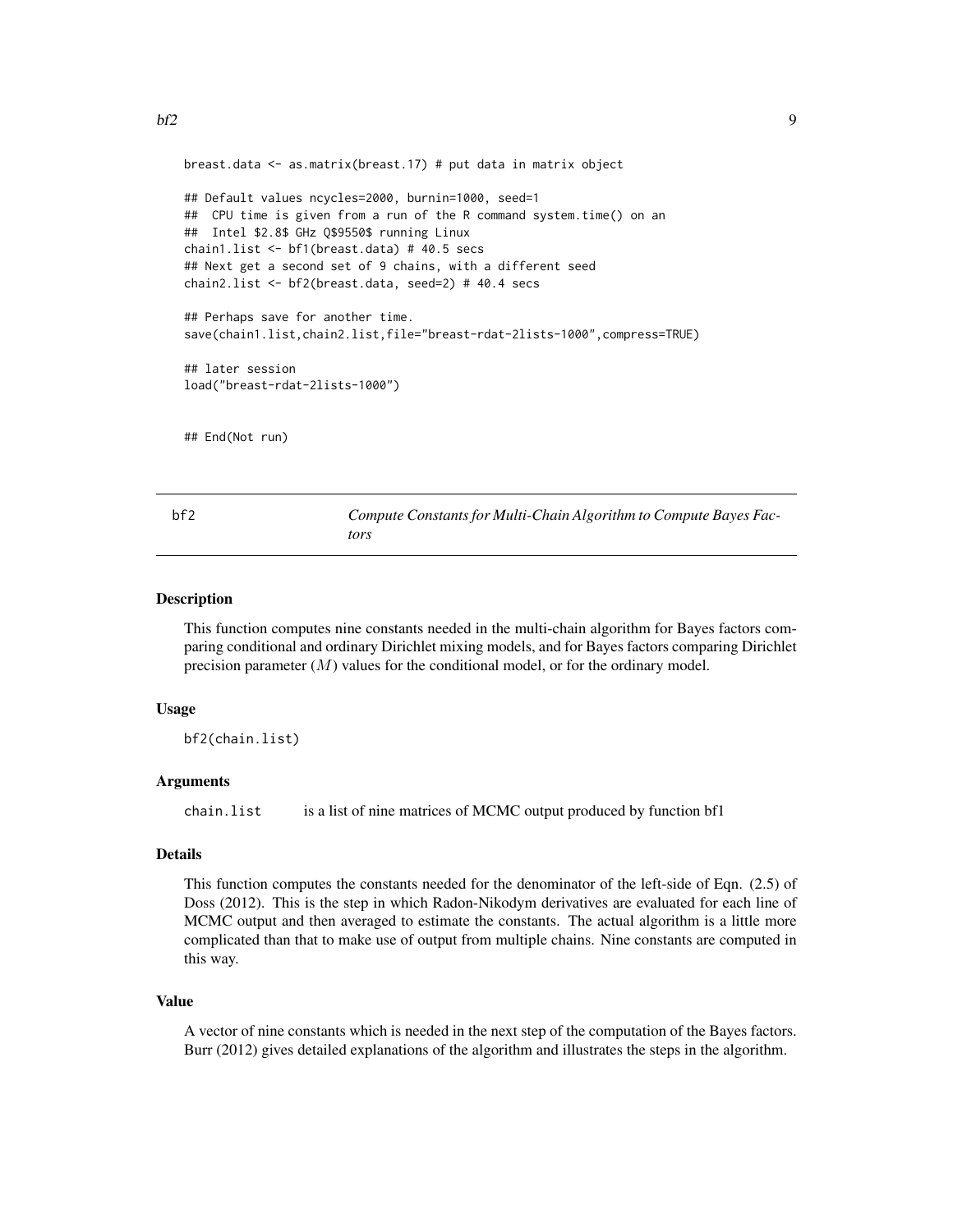#### References

Burr, Deborah (2012). "bspmma: An R package for Bayesian semi-parametric models for metaanalysis." *Journal of Statistical Software* 50(4), 1–23. <http://www.jstatsoft.org/v50/i04/.>

Doss, Hani (2012). "Hyperparameter and model selection for nonparametric Bayes problems via Radon-Nikodym derivatives." *Statistica Sinica*, 22, 1–26.

#### Examples

```
## Not run:
## Get the two sets of chains saved from runs of bf1 from
## the breast cancer example in the help file for bf1.
load("breast-rdat-2lists-1000")
## Default values ncycles=2000, burnin=1000
## CPU time is from a run of the R command system.time() on an
## Intel $2.8$ GHz Q$9550$ running Linux.
cc <- bf2(chain1.list) #1.6 secs
## Perhaps save for another time.
save(cc,file="breast-rdat-constants",compress=TRUE)
## Next session
load("breast-rdat-constants")
```
## End(Not run)

breast.17 *Aspirin and Breast Cancer: 17 studies*

#### Description

This dataset gives log odds of breast cancer for long-term aspirin users, and its standard error, derived from 17 cohort and case-control studies.

#### Usage

data(breast.17)

#### Format

A data frame with seventeen rows, corresponding to the seventeen papers. There are two columns: psi.hat (numeric, the log odds ratio), and se.psi.hat (numeric, estimated SE of the log odds ratio). The rownames attribute gives the first author of the paper and the citation number of the study in Harris et.\ al. (2005).

<span id="page-9-0"></span>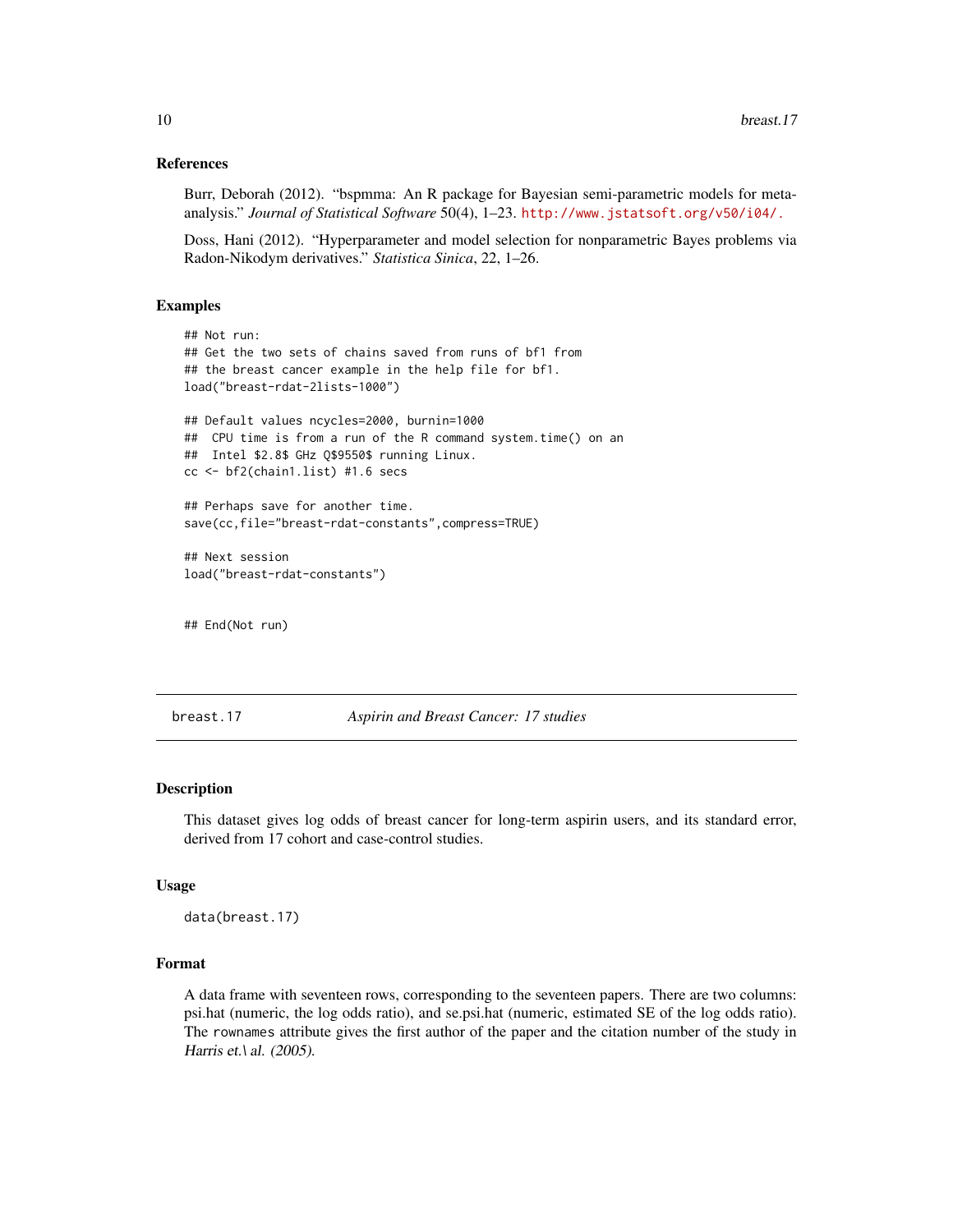#### <span id="page-10-0"></span>caprie.3grps 11

#### Source

Harris, R., Beebe-Donk, J., Doss, H., and Burr, D. (2005). "Aspirin, ibuprofen, and other nonsteroidal anti-inflammatory drugs in cancer prevention: A critical review of non-selective COX-2 blockade (Review)." *Oncology Reports 13* 559-583.

#### References

Gonzalez-Perez, A., Rodriguez, L., and Lopez-Ridaura, R. (2003). "Effects of non-steroidal antiinflammatory drugs on cancer sites other than the colon and rectum: a meta-analysis." *BMC Cancer 3* 28.

Khuder, S. and Mutgi, A. (2001). "Breast cancer and NSAID use: a meta-analysis." *British Journal of Cancer 84*, 1188–1192.

caprie.3grps *CAPRIE Study: Three Risk Groups*

#### Description

From the CAPRIE study comparing clopidogrel versus Aspirin, this dataset gives risk ratios and their SEs separately for patients who had stroke, heart attack (myocardial infarction or MI), and peripheral arterial disease (PAD).

#### Usage

data(caprie.3grps)

#### Format

A data frame with three rows, corresponding to the three risk groups. There are three columns: study (character, for the risk groups), psi.hat (numeric, the log odds ratio, and se.psi.hat (numeric, estimated SE of the log odds ratio).

#### Source

CAPRIE Steering Committee (1996), A randomized, blinded trial of clopidogrel versus aspirin in patients at risk of ischaemic events (CAPRIE), *Lancet*, 348, 1329–1339.

Burr and Doss (2005) state how the SEs for the log odds ratios for the three risk groups are obtained from data on p.\ 1334 of the CAPRIE article.

#### References

Burr, D. and Doss, H. (2005). A Bayesian semi-parametric model for random effects meta analysis. *The Journal of the American Statistical Association*,100, 242–251.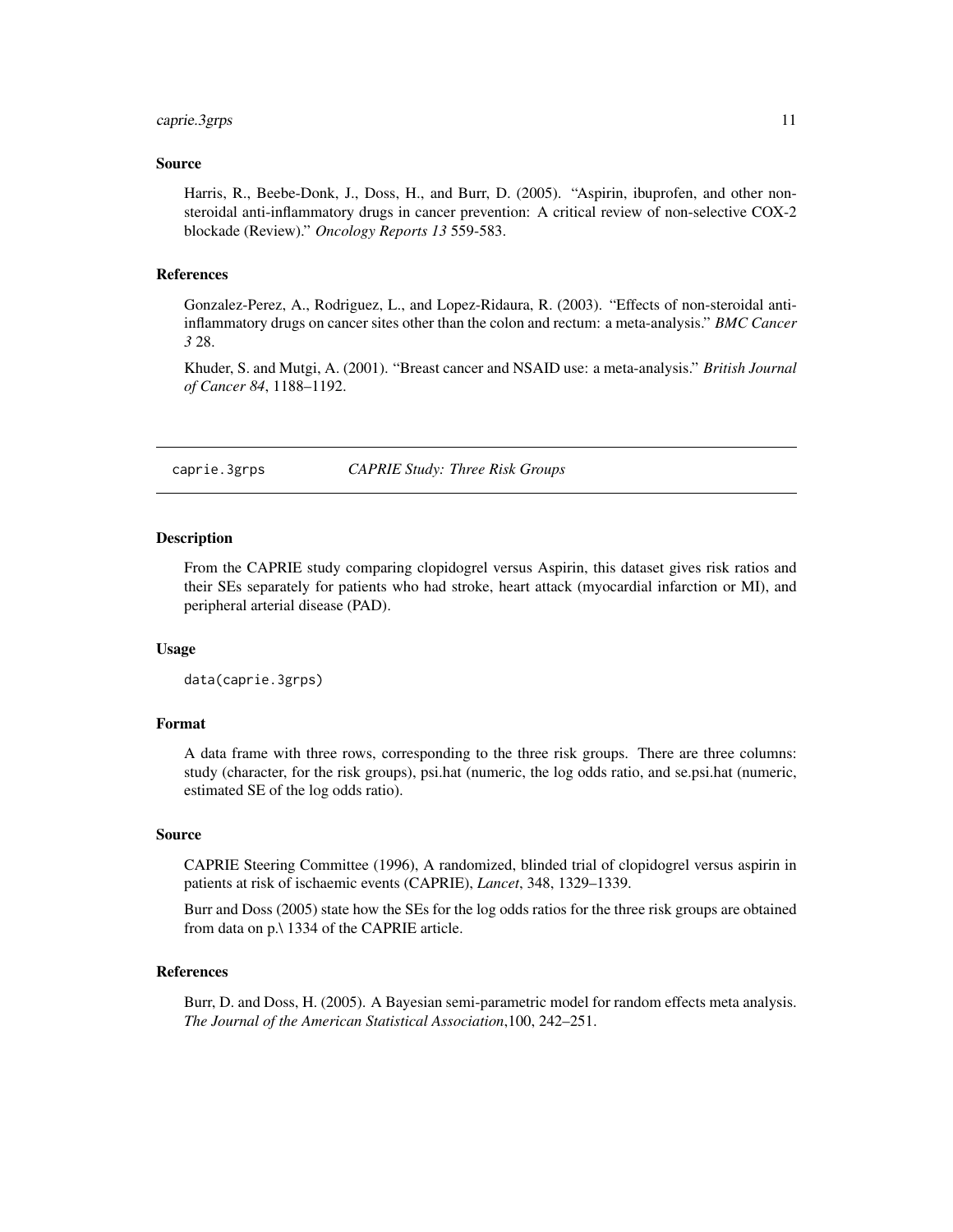<span id="page-11-0"></span>

#### Description

This dataset gives number of deaths and number of subjects in treatment vs. control groups in 14 studies from a meta-analysis of studies on antiobiotics to reduce infection in intensive-care units.

#### Usage

data(ddtm.s)

#### Format

A data frame with fourteen rows, corresponding to fourteen different, unidentified studies. There are four columns: number of deaths in the treatment group, sample size in the treatment group, number of deaths in the control group, sample size in the control group.

Burr and Doss (2005) give the background for this dataset.

#### Source

Selective Decontamination of the Digestive Tract Trialists' Collaborative Group (1993). "Metaanalysis of randomised controlled trials of selective decontamination of the digestive tract." *British Medical Journal 307* 525–532.

#### References

Burr, D. and Doss, H. (2005). "A Bayesian semiparametric model for random-effects meta-analysis." *Journal of the American Statistical Association 100* 242–251.

| describe.post | Brief summary statistics of the posterior for convenient comparison of |
|---------------|------------------------------------------------------------------------|
|               | several models                                                         |

#### Description

Compute, print posterior means and posterior  $P(odds ratio < 1)$  for the individual study parameters and hyperparameters of the model.

#### Usage

describe.post(mcout,burnin=1000)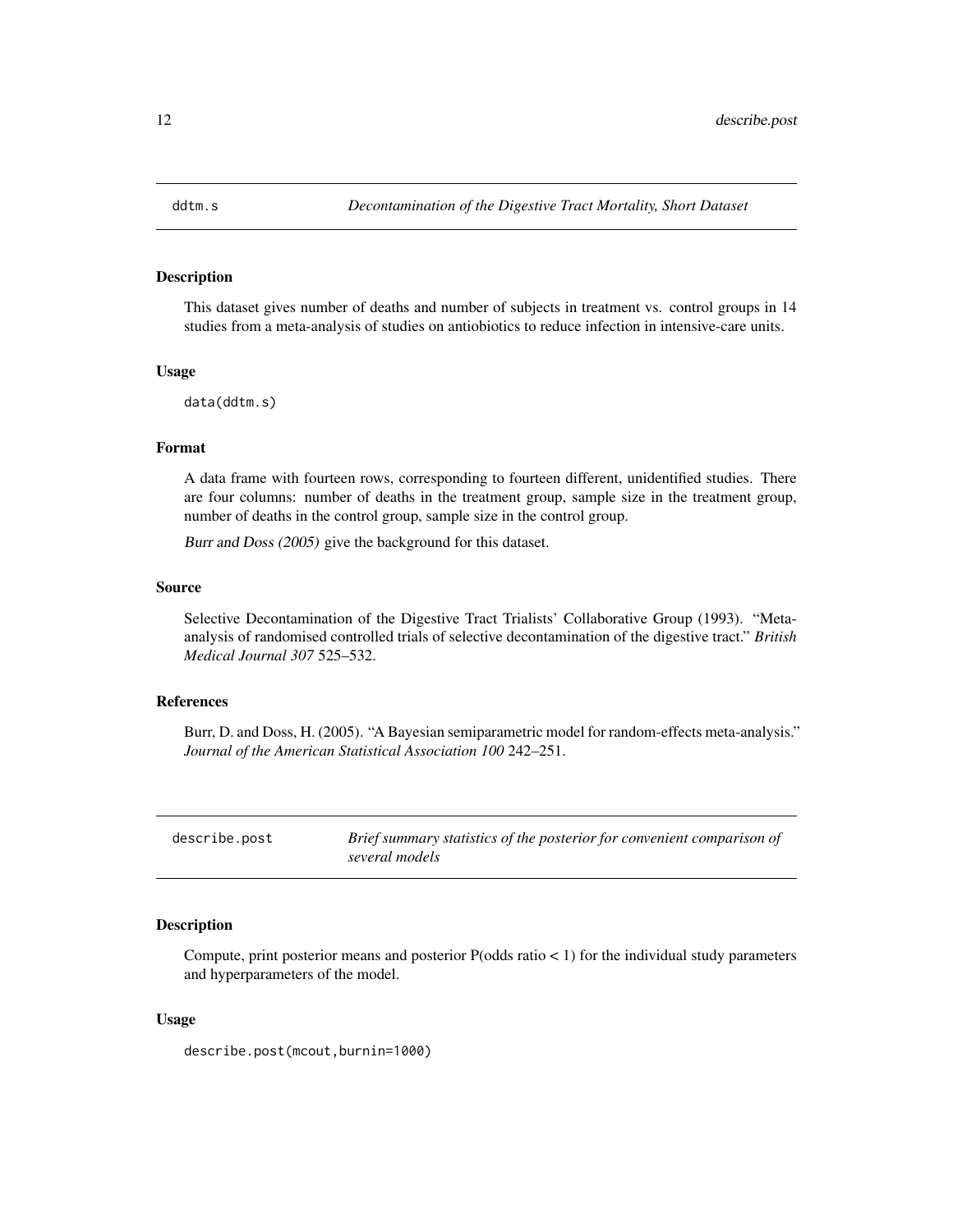#### <span id="page-12-0"></span>dirichlet.c 13

#### Arguments

| mcout  | is a list. Each item in the list is a matrix of MCMC output, corresponding to<br>different values of $M$ , the precision parameter of the Dirichlet model. If the<br>matrices are output from dirichlet.c, each matrix has $ncycles + 1$ rows and<br>$m + 2$ columns, where m is the number of studies in the meta-analysis and<br>ncycles is the number of runs of the Markov chain. The matrix output from the<br>ordinary Dirichlet model function dirichlet to is similar but has an additional<br>column. The rows hold output from separate Markov chain runs (the first row is<br>the initial values.) Columns 1 through $m$ hold the individual study parameters,<br>the $\psi_i$ 's. The next two columns hold the mean and standard deviation parameters<br>of the centering normal distribution of the Dirichlet prior, $\mu$ and $\tau$ . In the case of<br>the ordinary Dirichlet model, an additional column is added to hold the values<br>of $\eta$ . |
|--------|-----------------------------------------------------------------------------------------------------------------------------------------------------------------------------------------------------------------------------------------------------------------------------------------------------------------------------------------------------------------------------------------------------------------------------------------------------------------------------------------------------------------------------------------------------------------------------------------------------------------------------------------------------------------------------------------------------------------------------------------------------------------------------------------------------------------------------------------------------------------------------------------------------------------------------------------------------------------------|
| burnin | is the number of initial chains to omit from the estimates.                                                                                                                                                                                                                                                                                                                                                                                                                                                                                                                                                                                                                                                                                                                                                                                                                                                                                                           |

#### Value

List with two named components, means.table and probs.table, returned invisibly.

#### Examples

```
## Not run:
## Set up the data.
data(breast.17) # the breast cancer dataset
breast.data <- as.matrix(breast.17) # put data in matrix object
## Generate at least two chains, from models which are the same except
## for different \eqn{M} values.
set.seed(1) # initialize the seed at 1
breast.c1 <- dirichlet.c(breast.data, ncycles=4000, M=5)
breast.c2 <- dirichlet.c(breast.data,ncycles=4000, M=1000)
## Create list object.
breast.c1c2 <- list("5"=breast.c1$chain, "1000"= breast.c2$chain)
## Decide on some number of initial runs to omit from the analysis.
describe.post(breast.c1c2, burnin=100)
## End(Not run)
```
dirichlet.c *Mixture of Conditional Dirichlet Model*

#### Description

MCMC generation of posterior distributions for the conditional Dirichlet mixing distribution model, using  $m + 1$ -cycle Gibbs sampler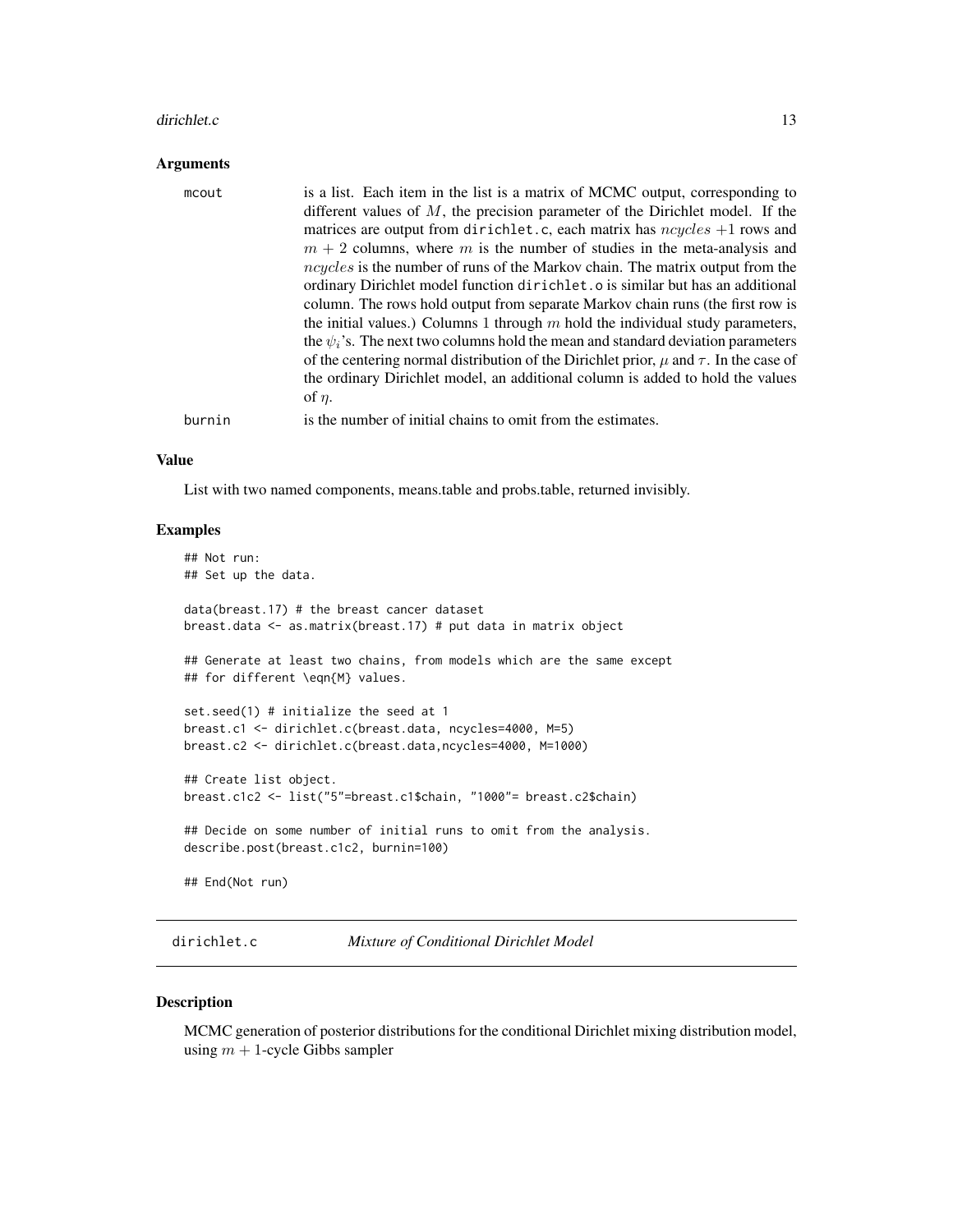#### Usage

```
dirichlet.c(data, ncycles=10, M=1,d=c(.1,.1,0,1000),
            start=NULL)
```
#### Arguments

| data    | is a two-column matrix with a row for each study in the meta-analysis. The first<br>column is the log of estimate of relative risk, often a log(odds ratio). The second<br>column is the true or estimated standard error of the log(odds ratio). |
|---------|---------------------------------------------------------------------------------------------------------------------------------------------------------------------------------------------------------------------------------------------------|
| ncycles | is the number of cycles of the Markov chain.                                                                                                                                                                                                      |
| M       | is the precision parameter of the Dirichlet process prior.                                                                                                                                                                                        |
| d       | is a vector of length four with the values of the hyperparameters, in order, the<br>location and scale of the Gamma inverse prior, mean and variance multiplier for<br>the normal prior on $\mu$ .                                                |
| start   | is an optional vector containing starting values for the parameters, $\psi_i$ , $i = 1, \ldots, m$<br>where m is the number of studies in the meta-analysis, $\mu$ and $\tau$ .                                                                   |

#### Details

This function generates MCMC output for the posterior distribution for the parameters  $\psi_i$ ,  $i =$ 1, ..., m where m is the number of studies in the meta-analysis,  $\mu$  and  $\tau$ , in the conditional Dirichlet mixing model for random-effects meta-analysis. Notation is taken from Burr (2012), Model 4.

The MCMC algorithm for estimating the posterior under this model is given in Burr and Doss (2005). The chain is a  $(m + 1)$ -cycle Gibbs sampler which cycles through the vector of  $\psi_i$ 's and the pair  $\mu$ ,  $\tau$ , and the main part of the computational burden is in the first part of the cycle, the generation of the vector of  $\psi_i$ 's.

If starting values are not specified via the argument start, the default values are used, which are based on the data. The study estimates are the starting values for the  $\psi_i$ ,  $i = 1, \dots, m$ , and the mean and standard deviation of the study estimates are the starting values for  $\mu$  and  $\tau$ , respectively.

#### Value

| call       | the call that resulted in this object                                                                                                                                                                                                                                                                                                                                                                                                                |
|------------|------------------------------------------------------------------------------------------------------------------------------------------------------------------------------------------------------------------------------------------------------------------------------------------------------------------------------------------------------------------------------------------------------------------------------------------------------|
| ncycles    | the number of cycles in the Markov chain                                                                                                                                                                                                                                                                                                                                                                                                             |
| M          | the value of the precision parameter for the conditional Dirichlet model                                                                                                                                                                                                                                                                                                                                                                             |
| prior      | the vector length four of hyperparameters                                                                                                                                                                                                                                                                                                                                                                                                            |
| chain      | A matrix with neyeles $+1$ rows and $m + 2$ columns, where m is the number of<br>studies in the meta-analysis. The rows hold output from the Markov chain runs<br>(the first row is the initial values). Columns 1 through $m$ hold the individual<br>study parameters, the $\psi_i$ 's. The final two columns hold the mean and standard<br>deviation parameters of the centering normal distribution of the Dirichlet prior,<br>$\mu$ and $\tau$ . |
| start.user | logical, TRUE if the user supplied initial values of the parameter vector, FALSE<br>if input argument start was not specified by the user.                                                                                                                                                                                                                                                                                                           |
| start      | vector of initial parameter values used in the MCMC algorithm, whether this<br>was the default or was user-supplied                                                                                                                                                                                                                                                                                                                                  |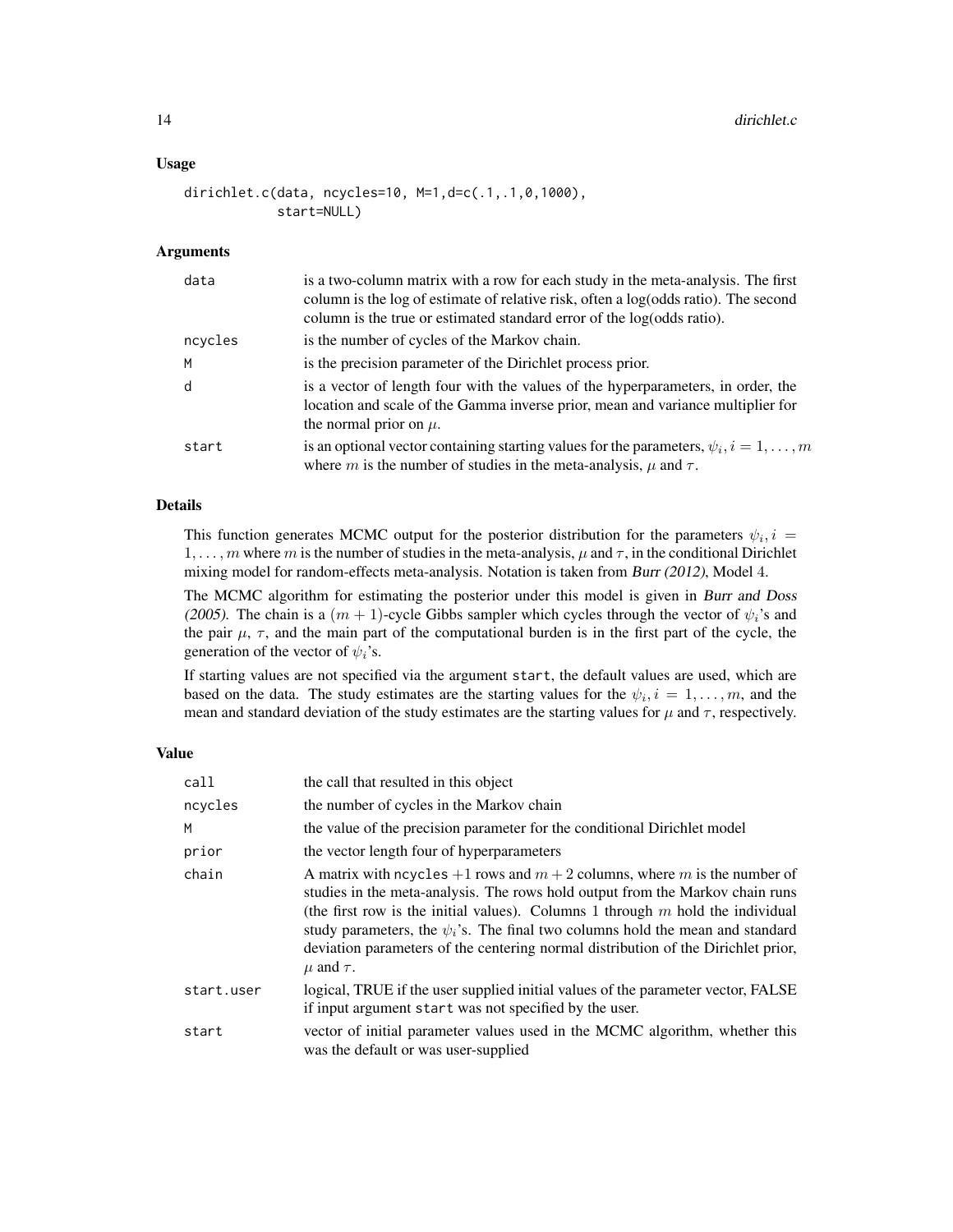#### <span id="page-14-0"></span>dirichlet.o 15

#### References

Burr, Deborah (2012). "bspmma: An R package for Bayesian semi-parametric models for metaanalysis." *Journal of Statistical Software* 50(4), 1–23. <http://www.jstatsoft.org/v50/i04/.>

Burr, D. and Doss, H. (2005). "A Bayesian semiparametric model for random-effects meta-analysis." *Journal of the American Statistical Association 100* 242–251.

Sethuraman, J. (1994). "A constructive definition of Dirichlet priors." *Statistica Sinica 4*, 639–650.

#### Examples

```
## Not run:
data(breast.17) # the dataset
breast.data <- as.matrix(breast.17) # put data in matrix object
set.seed(1) # initialize the seed at 1 for test purposes
breast.c1 <- dirichlet.c(breast.data, ncycles=4000, M=5)
breast.c2 <- dirichlet.c(breast.data,ncycles=4000, M=1000)
```
## End(Not run)

dirichlet.o *Mixture of Ordinary Dirichlet Model*

#### Description

MCMC generation of posterior distributions for the usual (unconditional) Dirichlet mixing distribution model, using an  $m + 1$ -cycle Gibbs sampler

#### Usage

```
dirichlet.o(data, ncycles=10, M=1,d=c(.1,.1,0,1000),
            start=NULL,K=100)
```
#### Arguments

| data    | is a two-column matrix with a row for each study in the meta-analysis. The first<br>column is the log of estimate of relative risk, often a log(odds ratio). The second<br>column is the true or estimated standard error of the log(odds ratio). |  |
|---------|---------------------------------------------------------------------------------------------------------------------------------------------------------------------------------------------------------------------------------------------------|--|
| ncycles | is the number of cycles of the Markov chain.                                                                                                                                                                                                      |  |
| М       | is the precision parameter of the Dirichlet process prior.                                                                                                                                                                                        |  |
| d       | is a vector of length four with the values of the hyperparameters, in order, the<br>location and scale of the Gamma inverse prior, mean and variance multiplier for<br>the normal prior on mu.                                                    |  |
| start   | is an optional vector containing starting values for the parameters, $\psi_i$ , $i = 1, \ldots, m$<br>where m is the number of studies in the meta-analysis, $\mu$ and $\tau$ .                                                                   |  |
| K       | is the number of summands to include when one uses Sethuraman's (1994) rep-<br>resentation for getting the parameter $\eta = \text{mean}(F)$ . If you do not intend to use<br>this parameter, then take K small, say $K = 10$ .                   |  |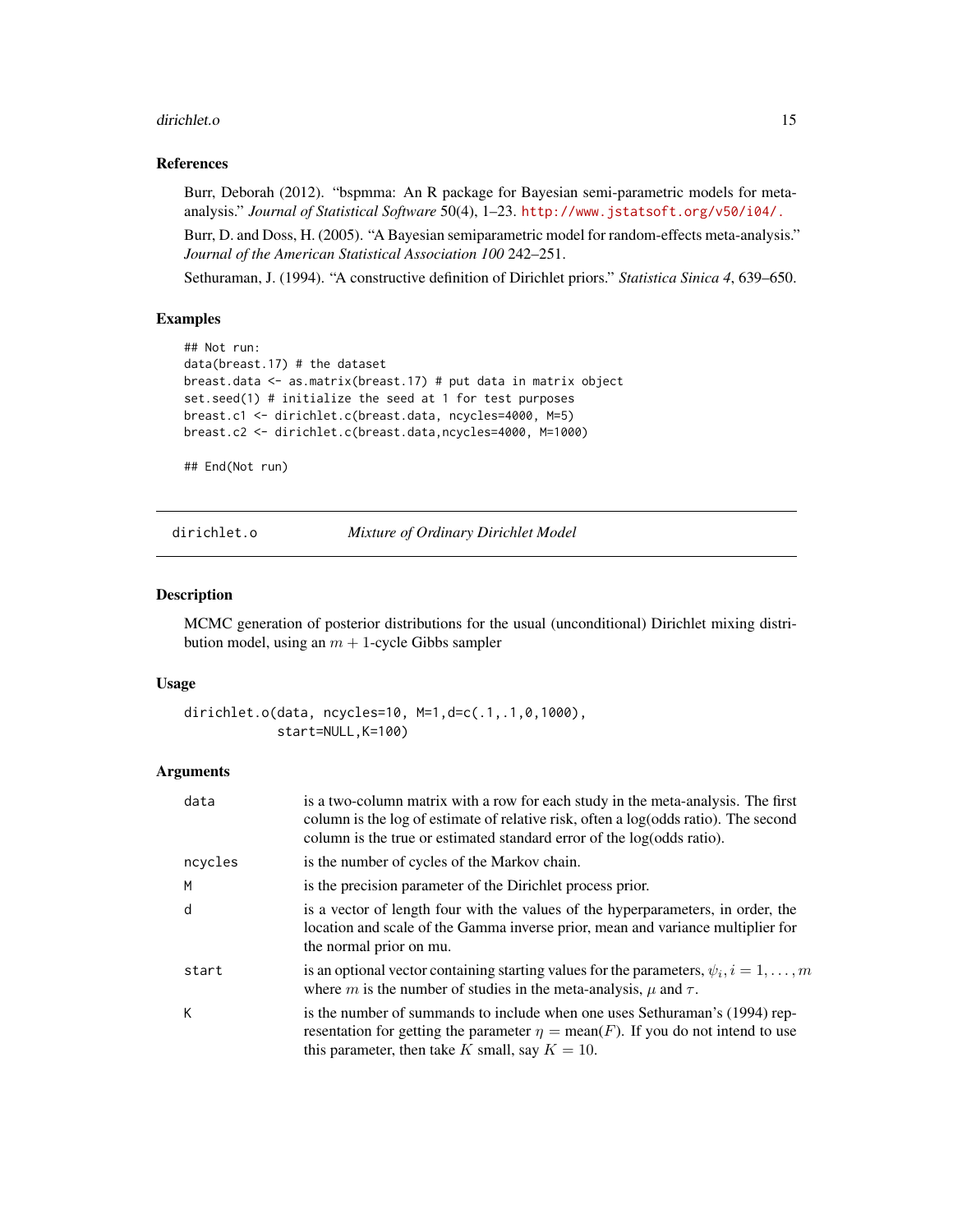#### Details

This function generates MCMC output for the posterior distribution for the parameters  $\psi_i$ ,  $i =$ 1, ..., m where m is the number of studies in the meta-analysis,  $\mu$ ,  $\tau$ , and  $\eta$  in the ordinary Dirichlet mixing model for random-effects meta-analysis. Notation is taken from Burr (2012), Model 2 and 3.

The MCMC algorithm for estimating the posterior under this model is given in Burr and Doss (2005). The chain is a  $(m + 1)$ -cycle Gibbs sampler which cycles through the vector of  $\psi_i$ 's and the triple  $\mu$ ,  $\tau$ ,  $\eta$ , and the main part of the computational burden is in the first part of the cycle, the generation of the vector of  $\psi_i$ 's.

#### Value

| call       | the call that resulted in this object                                                                                                                                                                                                                                                                                                                                                                                                                                                                                                                                                                                                                                                                             |
|------------|-------------------------------------------------------------------------------------------------------------------------------------------------------------------------------------------------------------------------------------------------------------------------------------------------------------------------------------------------------------------------------------------------------------------------------------------------------------------------------------------------------------------------------------------------------------------------------------------------------------------------------------------------------------------------------------------------------------------|
| ncycles    | the number of cycles in the Markov chain                                                                                                                                                                                                                                                                                                                                                                                                                                                                                                                                                                                                                                                                          |
| M          | the value of the precision parameter for the conditional Dirichlet model                                                                                                                                                                                                                                                                                                                                                                                                                                                                                                                                                                                                                                          |
| prior      | the vector length four of hyperparameters                                                                                                                                                                                                                                                                                                                                                                                                                                                                                                                                                                                                                                                                         |
| chain      | A matrix with ncycles $+1$ rows and $m+3$ columns, where m is the number of<br>studies in the meta-analysis. The rows hold output from the Markov chain runs<br>(the first row is the initial values). Columns 1 through $m$ hold the individual<br>study parameters, the $\psi_i$ 's. The next two columns hold the mean and standard<br>deviation parameters of the centering normal distribution of the Dirichlet prior,<br>$\mu$ and $\tau$ , and the final column holds the parameter $\eta$ . In the ordinary Dirichlet<br>mixing model, the parameter $\mu$ does not equal the mean of the distribution F of<br>the $\psi_i$ 's; we denote this mean $\eta$ and estimate it by Sethuraman's (1994) method. |
| start.user | logical, TRUE if the user supplied initial values of the parameter vector, FALSE<br>if input argument start was not specified by the user.                                                                                                                                                                                                                                                                                                                                                                                                                                                                                                                                                                        |
| start      | vector of initial parameter values, whether default or user-supplied                                                                                                                                                                                                                                                                                                                                                                                                                                                                                                                                                                                                                                              |
|            |                                                                                                                                                                                                                                                                                                                                                                                                                                                                                                                                                                                                                                                                                                                   |

#### References

Burr, Deborah (2012). "bspmma: An R package for Bayesian semi-parametric models for metaanalysis." *Journal of Statistical Software* 50(4), 1–23. <http://www.jstatsoft.org/v50/i04/.>

Burr, D. and Doss, H. (2005). "A Bayesian semiparametric model for random-effects meta-analysis." *Journal of the American Statistical Association 100* 242–251.

Sethuraman, J. (1994). "A constructive definition of Dirichlet priors." *Statistica Sinica 4*, 639–650.

#### Examples

```
## Not run:
data(breast.17) # the dataset
breast.data <- as.matrix(breast.17) # put data in matrix object
set.seed(1) # initialize the seed at 1
diro <- dirichlet.o(breast.data, ncycles=4000, M=5)
## a short description of the model and Markov chain
print(diro1)
```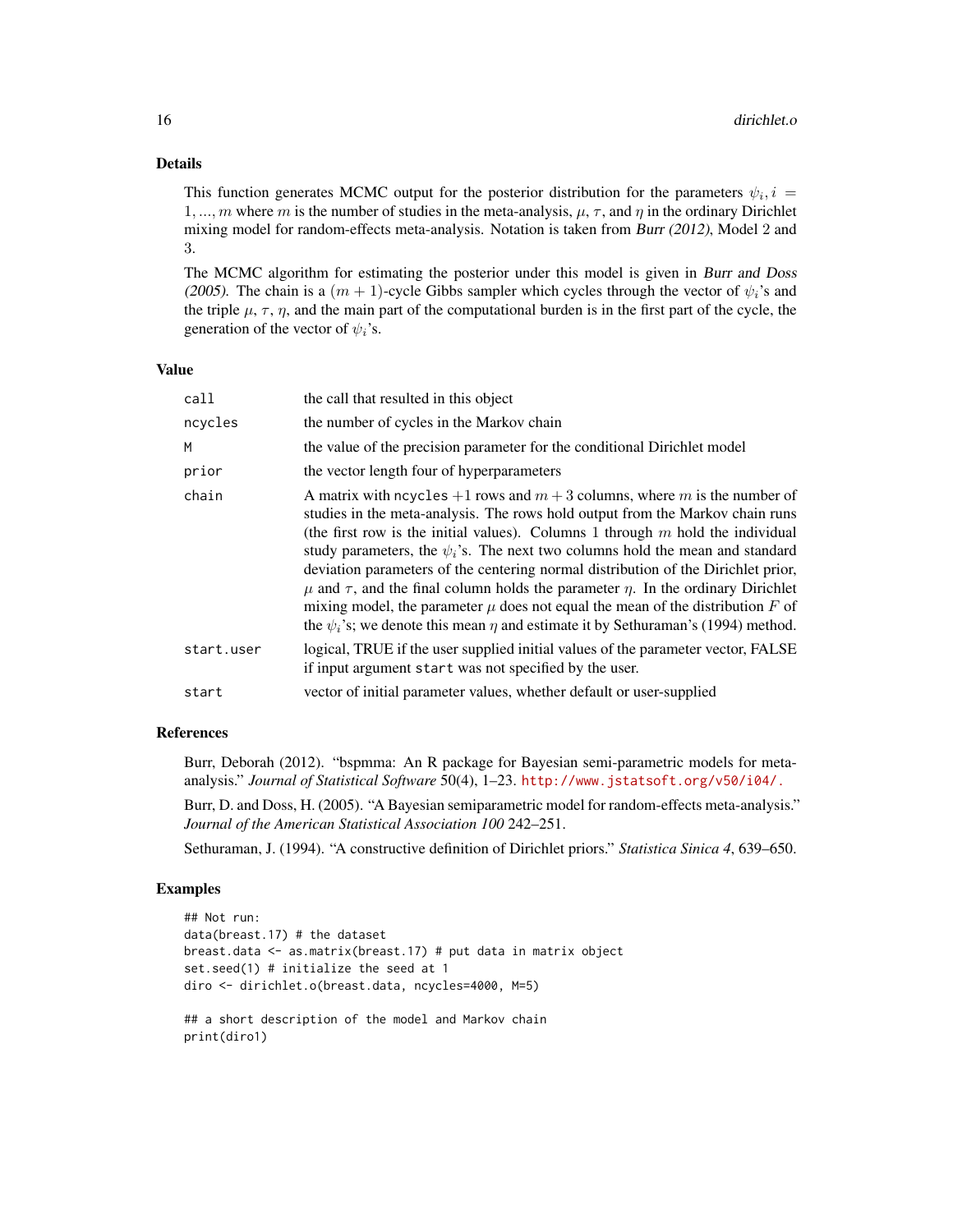#### <span id="page-16-0"></span>draw.bf 17

```
## the last mcmc cycle
diro$mcmc[4001,]
## End(Not run)
```
#### draw.bf *Plot Function for Bayes Factors*

#### Description

This function plots the output from function bf.c.o.

#### Usage

```
draw.bf(obj,line.lwd=2, ...)
```
#### Arguments

| obi      | is a list with two elements, the vectors x and y to be plotted in a scatterplot,<br>which are produced by function bf.c.o. The first element is the values of M<br>to go on the x-axis, and the second element is the Bayes factors calculated by<br>bf.c.o. |
|----------|--------------------------------------------------------------------------------------------------------------------------------------------------------------------------------------------------------------------------------------------------------------|
| line.lwd | graphical parameter; the relative thickness of the plotted line                                                                                                                                                                                              |
| $\cdots$ | additional graphical parameters for the overall plot                                                                                                                                                                                                         |

draw.post *Overlapping Plots of Posterior Distributions for Several Models*

#### Description

Draw overlapping kernel density estimates of the posterior distributions of the parameters of the conditional or ordinary Dirichlet model, where the posteriors arise from different values of the Dirichlet precision parameter M.

#### Usage

```
draw.post(mcout,burnin=1000,ind.par=NULL,adjust=1,...)
```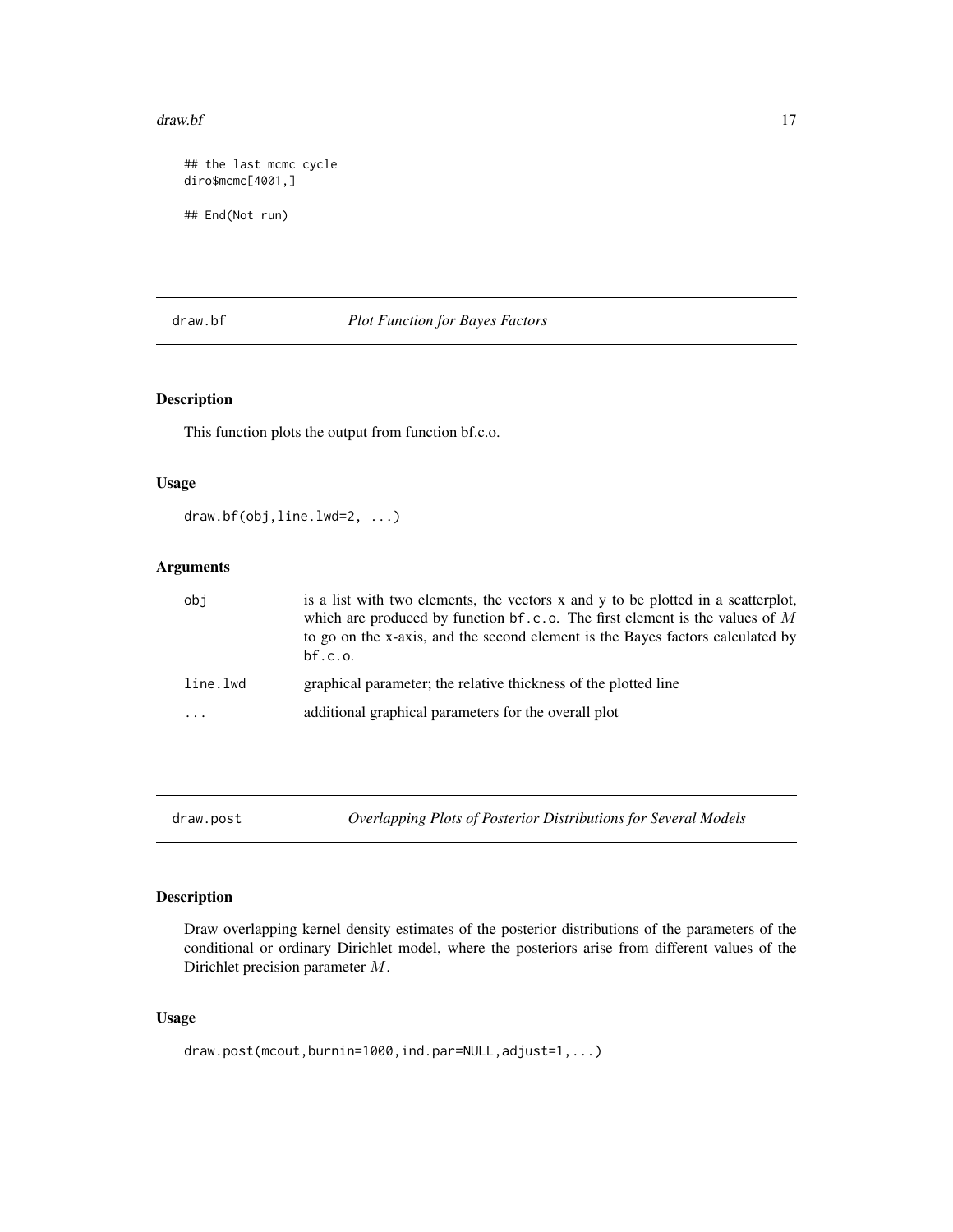#### Arguments

| mcout   | is a list. Each item in the list is a matrix of MCMC output, corresponding to                                                                                                           |
|---------|-----------------------------------------------------------------------------------------------------------------------------------------------------------------------------------------|
|         | different values of $M$ , the precision parameter of the Dirichlet model. If the                                                                                                        |
|         | matrices are output from dirichlet.c, each matrix has $ncycles + 1$ rows and                                                                                                            |
|         | $m + 2$ columns, where m is the number of studies in the meta-analysis and                                                                                                              |
|         | $ncycles$ is the number of runs of the Markov chain. The matrix output from the                                                                                                         |
|         | ordinary Dirichlet model function dirichlet. o is similar but has an additional                                                                                                         |
|         | column. The rows hold output from separate Markov chain runs (the first row is                                                                                                          |
|         | the initial values.) Columns 1 through $m$ hold the individual study parameters,                                                                                                        |
|         | the $\psi_i$ 's. The next two columns hold the mean and standard deviation parameters                                                                                                   |
|         | of the centering normal distribution of the Dirichlet prior, $\mu$ and $\tau$ . In the case of                                                                                          |
|         | the ordinary Dirichlet model, an additional column is added to hold the values                                                                                                          |
|         | of $\eta$ .                                                                                                                                                                             |
| burnin  | is the number of initial chains to omit from the estimates, must be no larger than<br>$ncycles - 10.$                                                                                   |
| ind.par | an integer vector, containing indices of which columns of more to include in the<br>plots. By default, only the posterior density estimates for the hyperparameters $\mu$<br>and $\tau$ |
| adjust  | is the bin width argument for the call to the R base package function density.                                                                                                          |
|         | additional arguments to plot may be supplied.                                                                                                                                           |
|         |                                                                                                                                                                                         |

#### Examples

## Not run: ## Conditional Dirichlet model ## Set up the breast cancer dataset. data(breast.17) breast.data <- as.matrix(breast.17) # Data must be a matrix object. ## Generate at least two chains, from models which are the same except ## for different \eqn{M}{M} values. set.seed(1) # initialize the seed at 1 for test purposes breast.c1 <- dirichlet.c(breast.data, ncycles=4000, M=5) breast.c2 <- dirichlet.c(breast.data,ncycles=4000, M=1000) ## Create list object. breast.c1c2 <- list("5"=breast.c1\$chain, "1000"= breast.c2\$chain) ## Decide on some number of initial runs to omit from the analysis. draw.post(breast.c1c2, burnin=100) # plots for hyperparameters only

## End(Not run)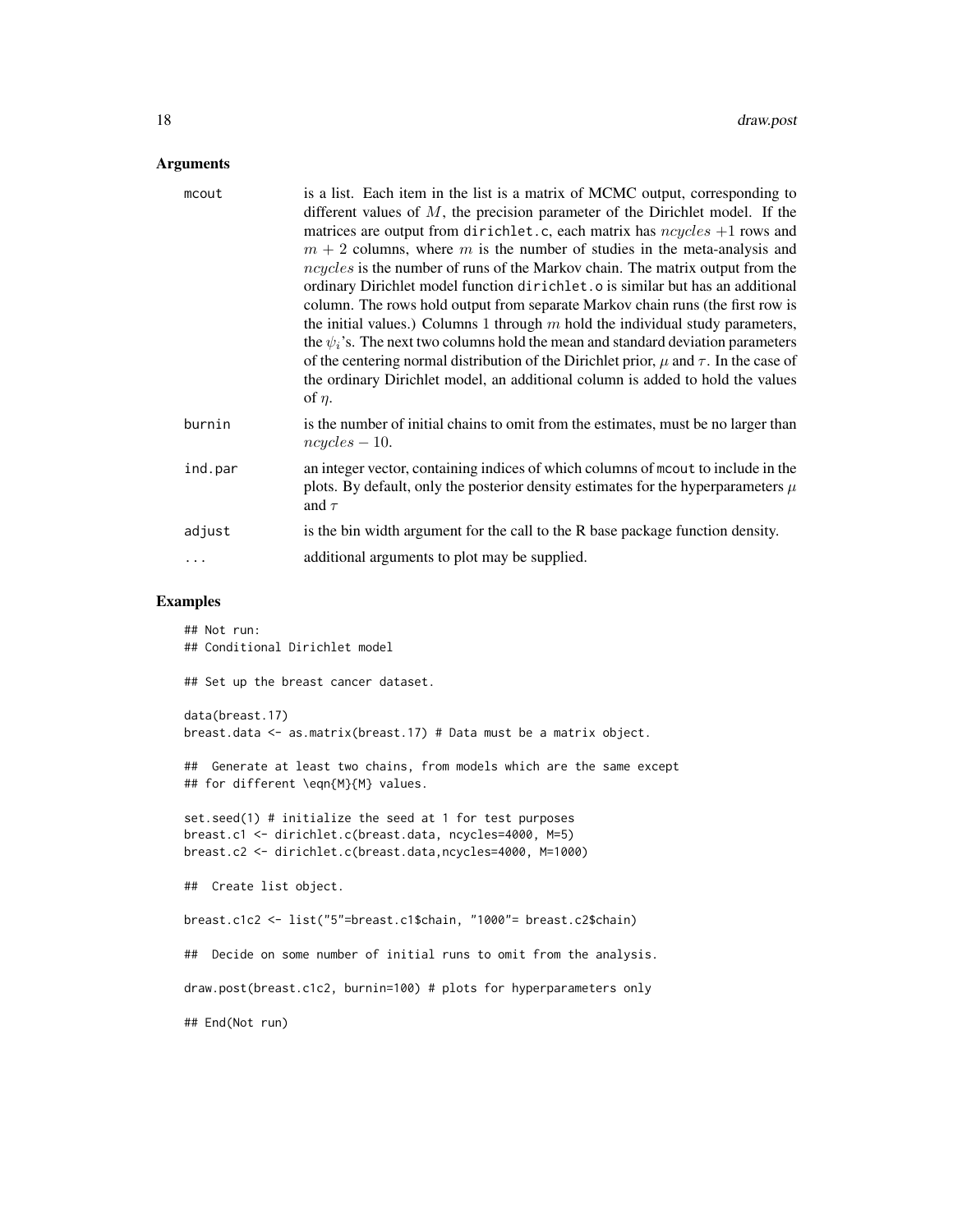<span id="page-18-0"></span>

#### Description

gives limited info

#### Usage

```
## S3 method for class 'dir.cond'
print(x,digits=max(3,getOption("digits") -3),...)
```
#### Arguments

| х                       | object of class dir.cond                        |
|-------------------------|-------------------------------------------------|
| digits                  | positive integer, number of digits for printing |
| $\cdot$ $\cdot$ $\cdot$ | place holder                                    |

print.dir.ord *printing method for objects of class dir.ord*

#### Description

gives limited info

#### Usage

```
## S3 method for class 'dir.ord'
print(x,digits=max(3,getOption("digits") -3),...)
```
#### Arguments

| $\mathsf{x}$         | object of class dir.ord                         |
|----------------------|-------------------------------------------------|
| digits               | positive integer, number of digits for printing |
| $\ddot{\phantom{0}}$ | place holder                                    |